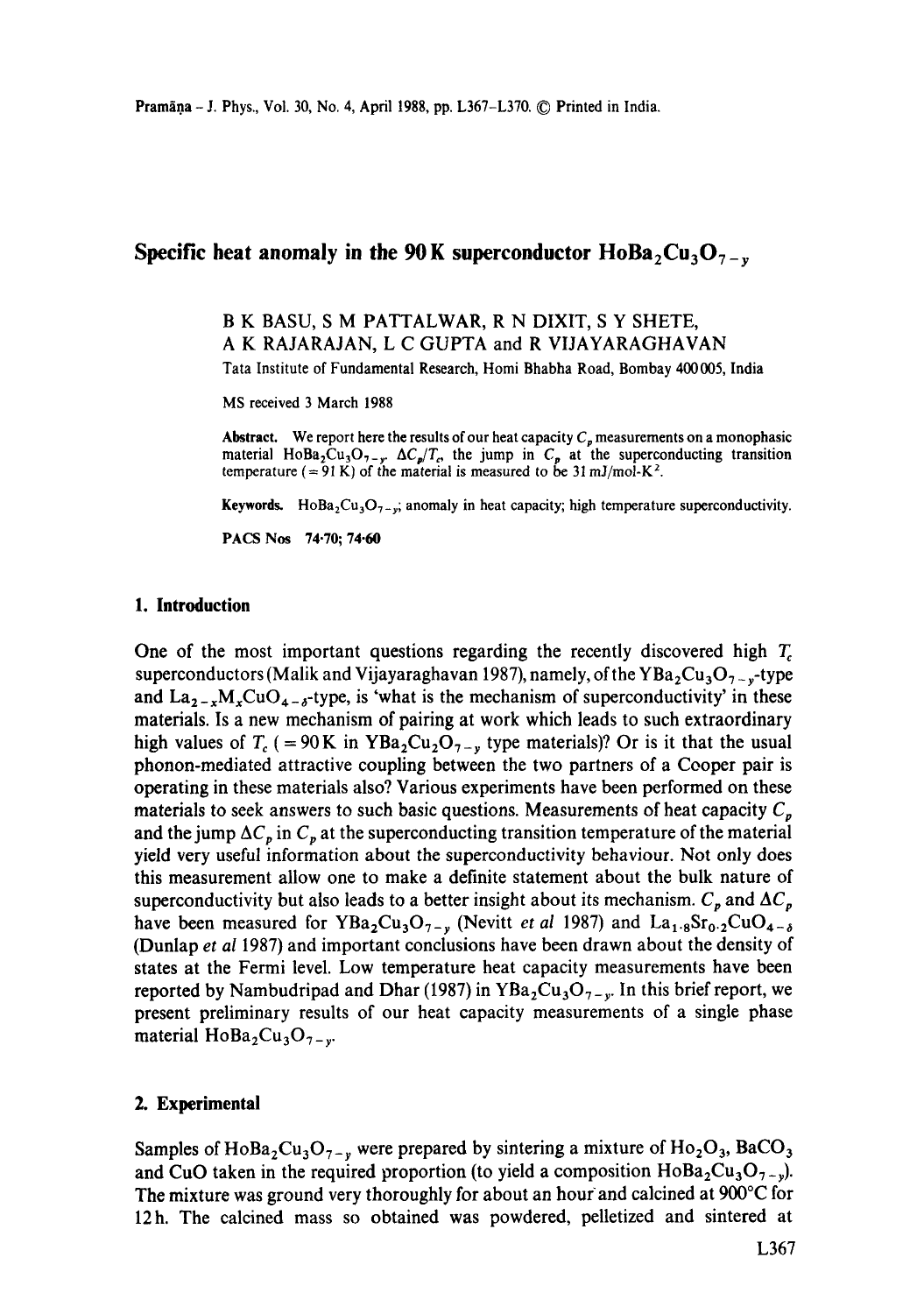900°C. This process was repeated until a single phase sample (as revealed by powder X-ray diffraction) was obtained.

The sample in the specific heat measurement weighted  $117·16$  mg. The measurement was performed by the usual heat pulse method. All the quantities in this method including  $\Delta T$ , the change in temperature, are measured digitally. The sample holder consists of a sapphire substrate supported by 16 gold wires, 40 mm thick, which also serve as the input lead. A nichrome film deposited on the substrate serves as the heater. The thermometer is a bare thin film platinum resistor deposited on  $Al_2O_3$ . The total weight of the sample holder and the thermometer is 93 mg. The resistance of the thermometer at  $0^{\circ}$ C is 100  $\Omega$ . The resistance of the thermometer is measured by an ac bridge coupled with lock-in-techniques. The sample was attached to the substrate with a very thin layer of Apiezon-N grease. The heat capacity of the sample holder was measured separately and contributed roughly  $30\%$  of the total at 77 K. The accuracy of this measurement is  $\sim 0.2\%$ . The details of the apparatus will be given elsewhere.

### **3. Results and discussion**

From the observed powder diffraction pattern of the material, it is concluded that the sample is essentially monophasic. The lattice constants, as obtained from the diffraction pattern, are in good agreement with those reported in literature.

Figure 1 shows the temperature dependence of the ac-susceptibility of the material. It is clear that the material exhibits strong diamagnetic response and the transition temperature  $T_c$  as inferred from this response is  $T_c = 91$  K.

A piece of this material weighing 117.16 mg was loaded in the calorimeter. The results of our heat capacity measurement in the temperature interval  $96 K \ge T \ge 77 K$  are shown in figures 2 and 3. Figure 2 exhibits the heat capacity of the sample from which the jump  $\Delta C_p$  in  $C_p$  in the neighbourhood of 90 K can be discerned. The thermal spread in the anomaly  $\Delta C_p$  is due possibly to the inhomogeneities in the material. Figure 3 displays the temperature dependence of  $C_p/T$ ;  $\Delta C_p$  can be seen rather clearly in this plot. The value of  $\Delta C_p/T_c$  in HoBa<sub>2</sub>Cu<sub>3</sub>O<sub>7-y</sub> as inferred from figure 3 is 31 mJ/mol K<sup>2</sup> which should be compared with that in  $YBa_2Cu_3O_{7-y}$  reported by Nevitt *et al* (1987)



**Figure 1.** AC susceptibility of a single phase sample of HoBa<sub>2</sub>Cu<sub>3</sub>O<sub>7-v</sub>. The strong diamagnetic response of the sample (in the neighbourhood of  $T = 91$  K) gives the superconducting transition temperature  $T_c = 91$  K.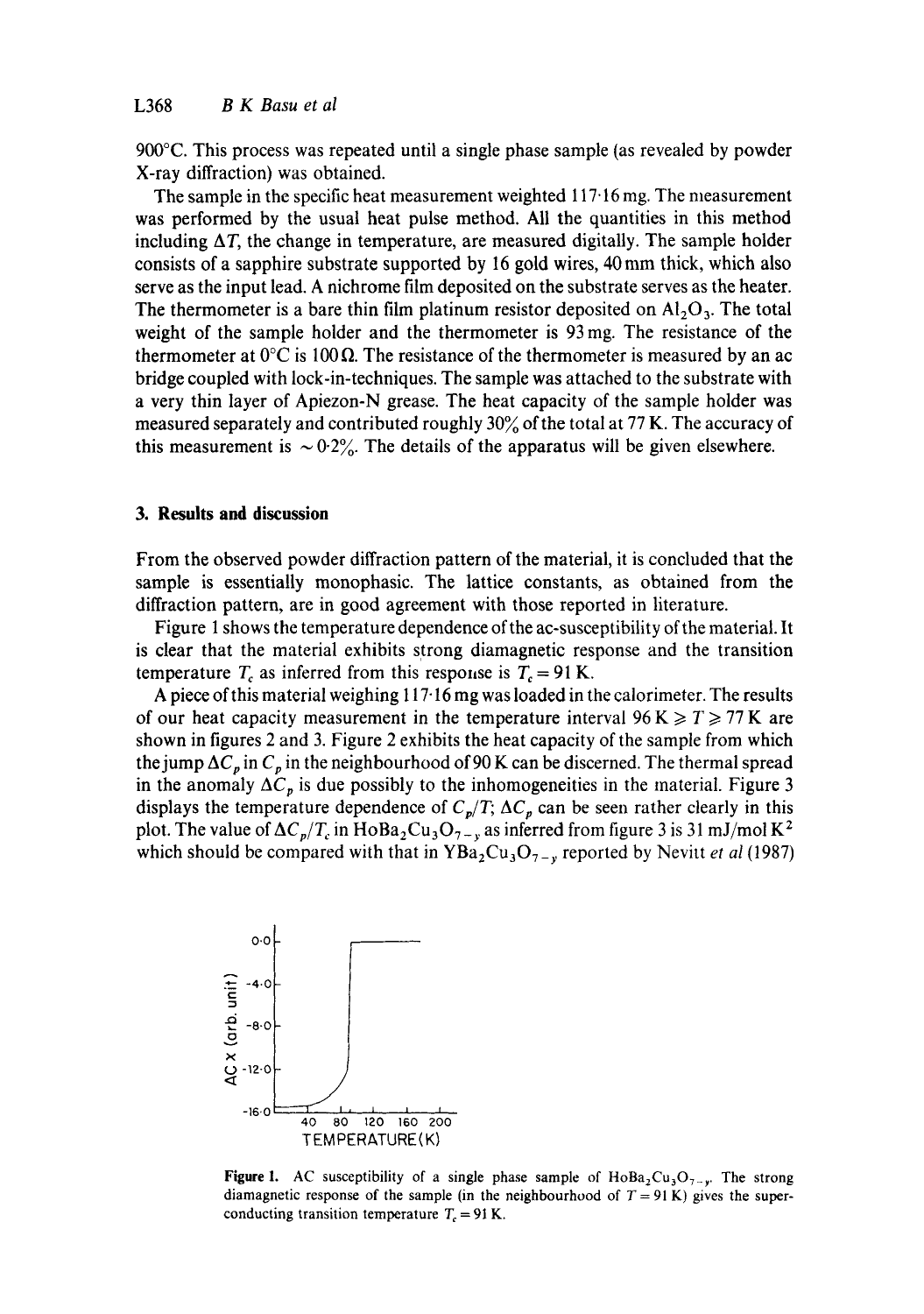

**Figure 2.** Heat capacity  $C_p$  of the sample of HoBa<sub>2</sub>Cu<sub>3</sub>O<sub>7-y</sub>. The line drawn through the experimental points is a guide to the eye.



**Figure 3.** *C<sub>p</sub>*/T of HoBa<sub>2</sub>Cu<sub>3</sub>O<sub>7-y</sub>. The jump in heat capacity  $\Delta C_p/T_c$  can be seen very conveniently.

 $(=55 \text{ mJ/mol K}^2)$ , Inderhees *et al* (1987)  $(=45 \text{ mJ/mol K}^2)$ , Junod *et al* (1987)  $(= 39 \text{ mJ/mol K}^2)$  and Kitazawa *et al* (1987)  $(= 22 \text{ mJ/mol K}^2)$ . Reeves *et al* (1987) report  $\Delta C_p/T_c = 39 \text{ mJ/mol K}^2$  in GdBa<sub>2</sub>Cu<sub>3</sub>O<sub>7-y</sub>. Though the values of  $\Delta C_p/T_c$  in  $YBa<sub>2</sub>Cu<sub>3</sub>O<sub>7-y</sub>$  as reported by various workers differ considerably, it is clear, however, that all of them do see the jump in  $C_p$  in the neighbourhood of  $T_c$ . In view of this scatter in the values of  $\Delta C_p/T_c$  and uncertainty in determining the value of  $\gamma$  (the coefficient of the electronic heat capacity) it is difficult to calculate the number  $\Delta C_p/\gamma T_c$  with a reasonable degree of certainty. This forbids a reliable comparison with a theoretical prediction. BCS theory predicts this number to be equal to 1-43 for a weak coupling superconductor. If one could overcome these difficulties, it should be possible to make a definite statement about the validity of one model or the other with regard to the superconducting behaviour in these oxide materials.

We are thankful to Mrs Palkar for her help in making the samples.